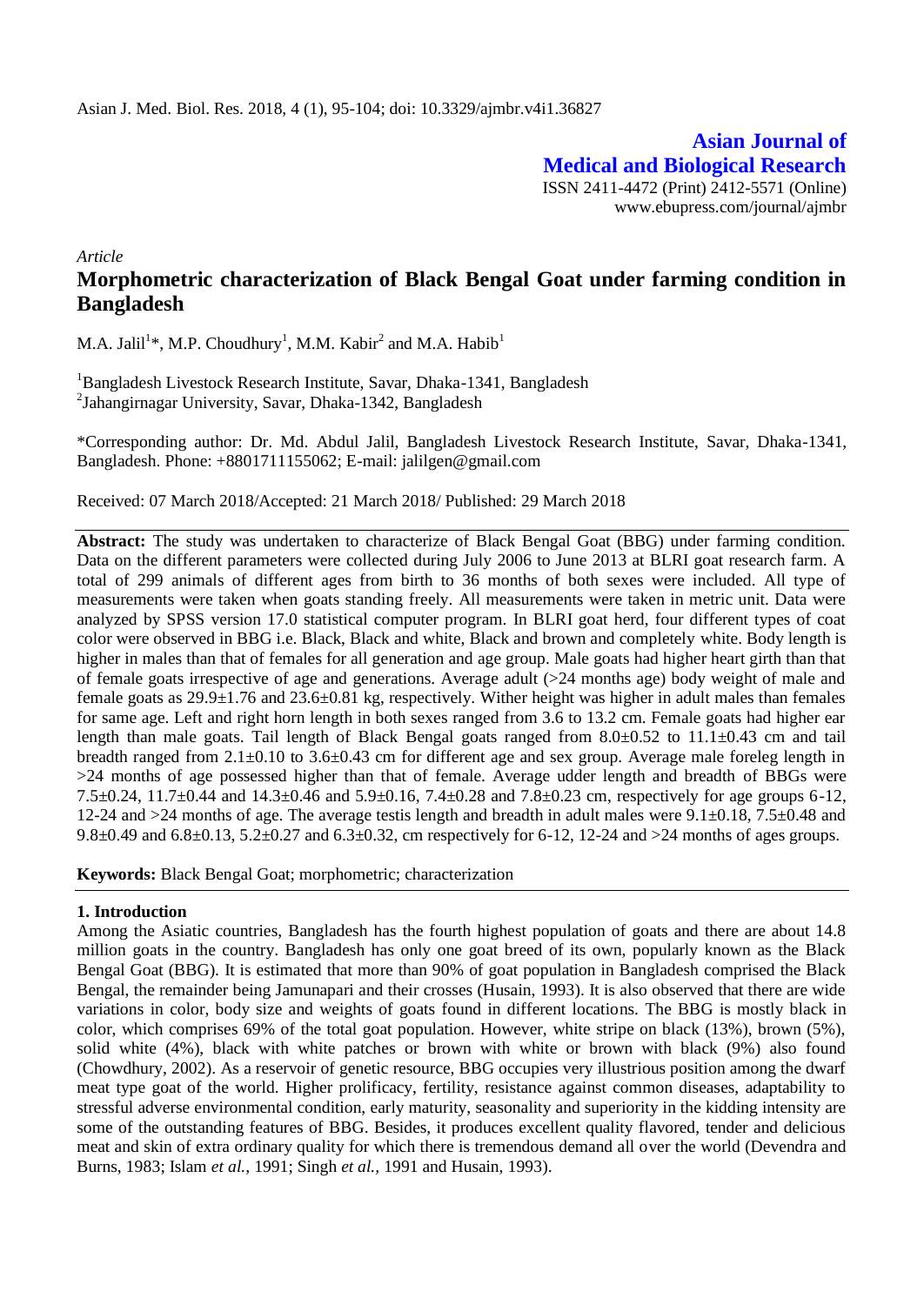Prasad *et al.,* 1981 reported that there was a correlation of body weight with length, height and heart girth in BBG. Correlation of body weight with heart girth was highest and this was followed by length and height, respectively. High relationship of body weight with chest girth was also observed by Singh *et al.,* 1986 in BBG and by Mukherjee *et al.,* 1979 in Grey and Brown Bengal goats. Husain *et al.,* 1996 observed the existence of large variation within breed in terms of birth weight, mature body weight, growth rate and milk yield of dam which may be exploited for their immediate improvement through selective breeding. Relationship between body weight and length might be due to close association between weight and growth of muscles and bones leading to increase in length. Increase in chest girth includes the growth of bones, muscle and viscera.

But owing to small body size, meat produced by this breed does not fetch a high economic return. As BBGs are being reared primarily for meat production, body weight and growth rate could be considered as the most important factors. In spite of promises of BBG amongst the world goat genetic resource no substantial amount of work has yet been done on the morphometric evaluation and characterization. Considering the above facts it is the best tone to describe the BBG as a breed.

Therefore, the main objective of this study is to characterize the BBG on the basis of morphometric information about the breed for its better description.

### **2. Materials and Methods**

### **2.1. Source of data**

Data on the different parameters were collected during July 2006 to June 2013 from the study "Characterization of Black Bengal goat" at BLRI goat research farm. A total of 299 animals of different ages from birth to 36 months of both sexes were included which were collected from Bogra, Faridpur, Kishorgonj, Noakhali, Mymensingh, Jamalpur, Tangail, Manikgonj, Dhaka and Gazipur district. All type of measurements were taken when goats standing freely. All measurements were taken in metric unit.

**Coat Color:** Coat Color was observed on basis of hair color.

**Body length:** Body length was measured between points of shoulder and point of hip.

Heart girth: Circumference of the body immediately behind the shoulder.

**Body weight:** Body weight was taken with help of top loading balance before feeding of animals.

**Wither height:** Distance from the ground to the point of wither.

**Head length and breadth:** Head length is measured from the upper lip to the pole of head. Breadth is distance between two eyes.

**Horn length and circumference:** Horn length was measured between base of the horn and pin point of horn. Horn circumference was taken from middle point of horn.

**Ear length and breadth:** Ear length is the distance between the base and the pinna of ear. Ear breadth was measured at broadest portion of the ear.

**Neck length and breadth:** Neck length is the distance between the base of head and point of shoulder. Neck breadth was measured from the middle position of neck.

**Tail length and breadth:** Length was measured from the base of tail to the pinpoint of the tail without hair. Breadth was measured from middle portion of tail.

Leg length: Fore leg length is the distance from hoof to joint of shoulder and hind leg length is the distance from the hoof to elbow joint.

**Udder length and breadth:** Length was measured from base of teat to the attachment point of udder and belly. Breadth was measured from the middle portion of udder.

**Teat length and circumference:** Teat length was measured from the base of the teat to pin-point of teat. Circumference was measured from middle portion of teat.

**Testis length and breadth:** Distance between two-pin point of testes and breadth was measured from the middle portion of two testes.

# **3. Results and Discussion**

### **3.1. Coat color**

In BLRI goat herd, four different types of coat color were observed in BBG i.e. Black, Black and white, Black and brown and completely white. Maximum goats were black in color and the proportion chronologically reduced as Black and white, Black and brown and white accordingly (Table 1). Husain, 1993 reported that more than 90 percent goats of this country belong to Black Bengal with same incenses fancy in coat color. Majority of the remaining 10 percent of the species were exotic and its crosses with BBG. Husain *et al.,* 1998 reported that Black Bengal goat is originally black in color that comprises 80% of the total goat population and the rest are white, brown, grey and mixed or spotted body color. Chowdhury, 2002 also reported that 69% Bengal goats are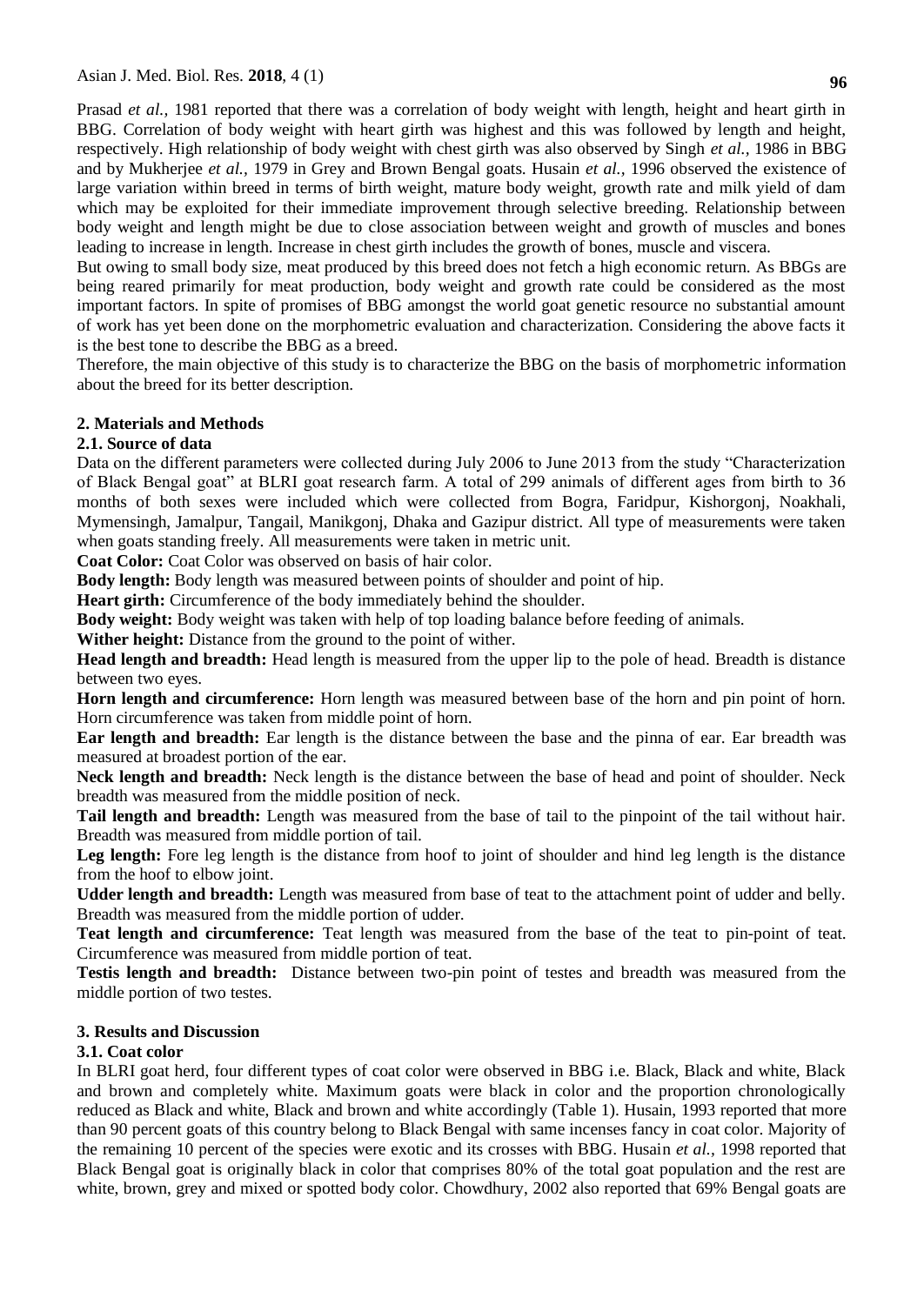black, 13% white stripe on black, 5% brown, 4% solid white and 9% black with white patches or brown with white or brown with black.

# **3.2. Body length**

Body length observed in this study according to generation, age group and sex had been presented in Table 2. Body length measurement of BBG is shown in Figure 1. From the Table 2, it appears that body length is higher in males than that of females for all generation and age group. These findings are in agreement with the result of (Chowdhury and Faruque, 2001a). They showed that body length is higher in males than that of females. The range of body length of adult (12-24 months) BBG goat is 47 to 54 cm, which is similar to the Husain, 1993. These results were lower than of (Kibria and Kamal, 1990) who reported that body length of BBG ranged from 52 to 57 cm. Singh *et al.,* (1987) reported that the body length of both male and female Black Bengal goats at 12 months of age is 40.16 and 40.04 cm respectively, which is lower than the result of the present study in both the sexes. This result agrees with the result reported by (Bhattacharya *et al.*, 1984), which was  $44\pm0.72$  cm in BBG.

### **3.3. Heart girth**

Heart girth of male and female BBG at different age group and generation are presented in Table 2. Heart girth measurement of BBG is shown in Figure 1. From the Table 2, it appears that male goats had higher heart girth than that of female goats irrespective of age and generations. Heart girth of male and female goats in age groups 6-12, 12-24 and > 24 months in  $G_0$ ,  $G_1$ ,  $G_2$  and  $G_3$  were 56.4±0.65 and 51.7±0.48, 61.6±1.02 and 60.5±0.48 and 72.3±1.35 and 68.1±0.82 cm, respectively. These results are in agreement with the result of (Chowdhury and Faruque, 2001b) who shown that heart girth of male and female BBG at >12 months of age is 73.2±1.33 and  $71.0 \pm 1.13$  cm, respectively.

### **3.4. Body weight**

Body weights in male and female goats at different age groups and generations are presented in Table 3. In which shows average adult ( $>24$  months age) body weight of male and female goats as  $29.9\pm1.76$  and  $23.6\pm0.81$ kg, respectively. Chowdhury and Faruque, 2001b reported that adult body weight of male and female goats are 33.44±1.43 and 26.33±1.13 kg, respectively but contradict with the result of Husain, 1993 who reported average body weight of BBG as 13.20 kg. Devendra and Burns, 1983 stated that BBG has been classified as dwarf breed having body weight of 9 to 22 kg with a wither height of 30 to 95 cm for male and 40 to 90 cm for female. Higher body weight in the present herd of BBG is probably due to the selection and better environmental conditions particularly due to the better nutrition (Chowdhury and Farque, 2001a).

# **3.5. Wither height**

Wither height of male and female goat at different age groups and generation are presented in Table 2. Wither height measurement of BBG is shown in Figure 1. From the Table 2, wither height was higher in adult males than females for same age. Wither height of male and female goats at 12 to 24 months of age in  $G_1$  was 56.5 $\pm$ 1.24 and 51.9 $\pm$ 0.82 cm and in G<sub>2</sub> was 53.2 $\pm$ 1.54 and 49.6 $\pm$ 0.85 cm, respectively. Husain, 1993 reported that height at wither of adult BBG is 49.5 cm, which was lower to the present findings. Chowdhury and Faruque, 2001b also reported that wither height of adult (>12 months) male goats is higher (58.6±0.88 cm) than female goats (54.4±0.70 cm). Wither height in both male and female BBG at 12 months of age to be 49.69 and 48.58 cm, respectively reported by (Singh *et al.,* 1987).

### **3.6. Head length and breadth**

Head length and breadth of Black Bengal goats at different age group, sex and generation are presented in Table 3. Head length, breadth, Horn length, circumference and Horn distance measurement of BBG are shown in Figure 2. Head length and breadth was higher in male than female goat for all age groups and generation. In case of head length (Chowdhury and Faruque, 2001b) obtained the same results (cm). No such available report was found in literature on head length and breadth.

### **3.7. Horn length and circumference**

Horn length and circumference of Black Bengal goat are shown in Table 4. Table 4 shows that left and right horn length in both sexes ranged from 3.6 to 13.2 cm. The present findings are in agreement with the results of (Husain *et al.,* 1998) who stated that both sexes have horn 6 to12 cm. Chowdhury and Faruque, 2001b also shown that adult male and female goats have horn 4 to12 cm. Horn circumference of both sexes of adult goat ranges from 3.9 to 9.7 cm.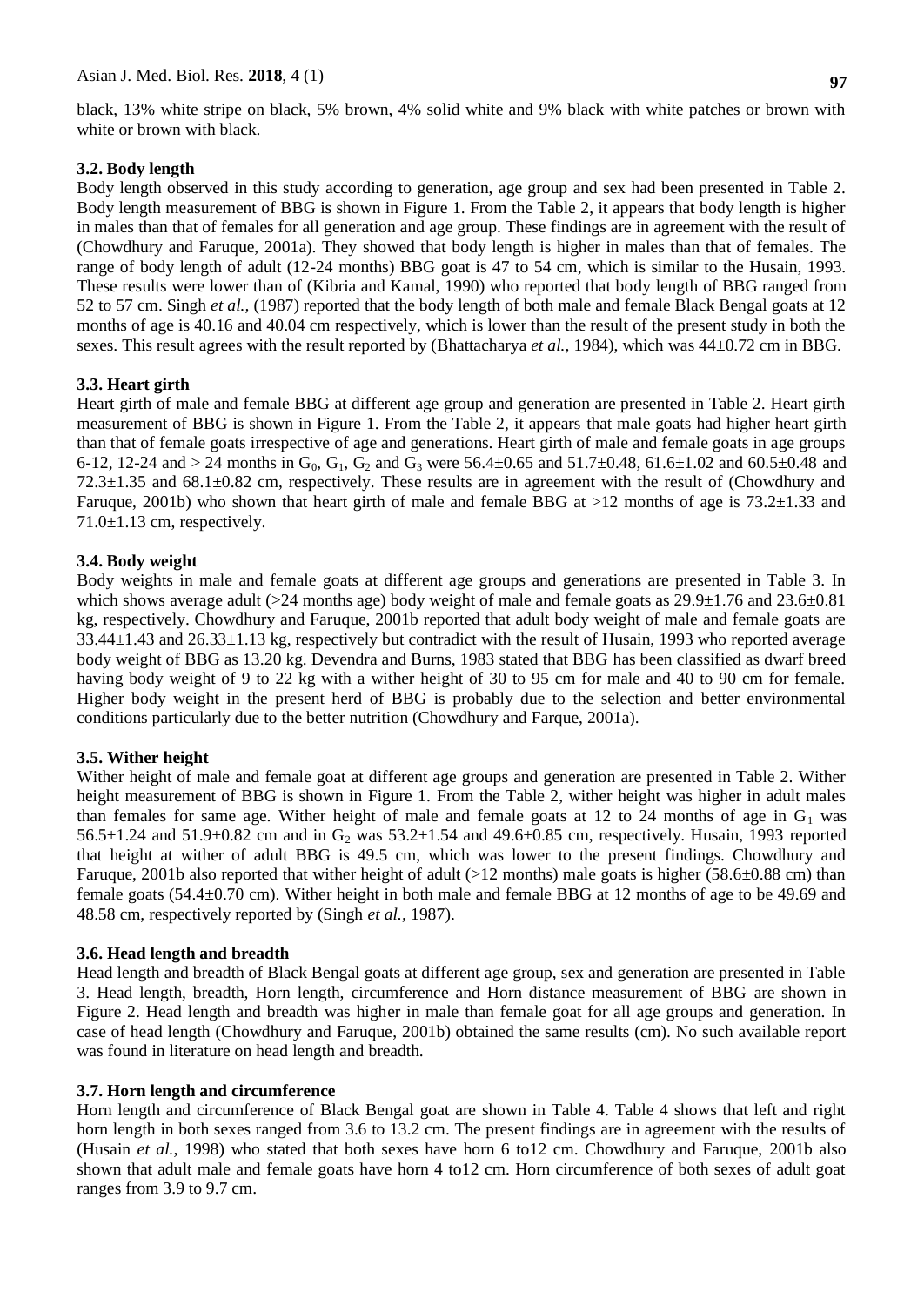|  |  |  | Table 1. Coat color of Black Bengal goat according to age and generation |
|--|--|--|--------------------------------------------------------------------------|
|--|--|--|--------------------------------------------------------------------------|

| <b>Color</b>  | Age        |            | <b>Overall mean</b>      |           |           |       |
|---------------|------------|------------|--------------------------|-----------|-----------|-------|
| phenotype     |            | $G_0$      | $G_1$                    | $G_2$     | $G_3$     |       |
| Black $(\%)$  | $6-12$ m   | 34.78 (24) | 79.41 (25)               | 65.63(32) | 50.00(43) | 57.46 |
|               | $12 - 24m$ | 70.97(22)  | 77.5(18)                 | 87.62(23) | 50.00(25) | 71.52 |
|               | >24m       | 63.64(22)  | 82.93 (33)               |           |           | 73.29 |
| Black & white | $6-12$ m   | 52.17(26)  | 20.59(23)                | 25.00(24) | 50.00(36) | 36.94 |
| (% )          | $12 - 24m$ | 29.03(24)  | 22.5(31)                 | 3.85(27)  | 50.00(33) | 26.35 |
|               | >24m       | 30.91(23)  | 9.76(44)                 | 100(30)   | -         | 46.89 |
| Black &       | $6-12$ m   | 13.04 (18) | $\overline{\phantom{a}}$ | 9.38(15)  |           | 11.21 |
| brown $(\% )$ | $12 - 24m$ |            |                          | 3.85(14)  |           | 3.85  |
|               | >24m       | 5.45(17)   | 7.32(16)                 | -         |           | 6.39  |
| White $(\%)$  | $6-12$ m   |            |                          |           |           |       |
|               | $12 - 24m$ |            | -                        | 7.69(12)  | -         | 7.69  |
|               | >24m       |            |                          |           |           |       |

 $G_0, G_1, G_2$  and  $G_3$  means foundation stock, 1<sup>st</sup> generation, 2<sup>nd</sup> generation and 3<sup>rd</sup> generation, respectively; - means samples not available. Figures in the parenthesis indicate the number of observation.

| <b>Parameters</b> | Age       | <b>Sex</b>                                                                                |                      | <b>Overall mean</b>  |                      |                      |                 |
|-------------------|-----------|-------------------------------------------------------------------------------------------|----------------------|----------------------|----------------------|----------------------|-----------------|
|                   | (m)       |                                                                                           | $G_0$                | $G_1$                | G <sub>2</sub>       | $G_3$                |                 |
| Body length       | $6 - 12$  | ₫                                                                                         | $43.2 \pm 1.74$      | $47.9 \pm 0.98$ (21) | $43.8 \pm 0.81$ (27) | $45.0 \pm 2.00$ (30) | 44.9±0.72       |
|                   |           |                                                                                           | (23)                 |                      |                      |                      |                 |
|                   |           |                                                                                           | $41.7\pm0.82(19)$    | $41.9 \pm 0.80$ (22) | $40.8 \pm 1.07$ (25) | $45.5 \pm 3.50(27)$  | $42.5 \pm 0.78$ |
|                   | 12-24     | 27                                                                                        |                      | $54.2 \pm 1.67$ (15) | $48.3 \pm 1.80$ (19) | $47.0 \pm 1.58$ (20) | $49.8 \pm 1.28$ |
|                   |           | $\varphi$                                                                                 | $48.0 \pm 0.67$      | $52.3 \pm 1.02$ (17) | $47.1 \pm 1.05$ (21) |                      | $49.1 \pm 0.62$ |
|                   |           |                                                                                           | (14)                 |                      |                      |                      |                 |
|                   | $>24$     | $\vec{\mathcal{C}}$                                                                       |                      | $61.3 \pm 1.56(13)$  |                      |                      | $61.3 \pm 1.56$ |
|                   |           |                                                                                           | $54.8 \pm 0.68$ (9)  | $56.4 \pm 0.75(11)$  | $51.0\pm0.00(10)$    | $\blacksquare$       | $54.1 \pm 0.69$ |
| Heart girth       | $6 - 12$  | 949949949949                                                                              | $54.1 \pm 1.75$ (12) | $57.0 \pm 1.13(14)$  | $54.1 \pm 0.84$ (16) | $60.5 \pm 4.50(9)$   | $56.4 \pm 0.65$ |
|                   |           |                                                                                           | $52.2 \pm 0.6$ (13)  | $52.3 \pm 1.16(11)$  | $49.6 \pm 1.63(8)$   | $52.5 \pm 2.50(11)$  | $51.7 \pm 0.48$ |
|                   | 12-24     |                                                                                           |                      | $66.6 \pm 1.52(9)$   | $60.8 \pm 1.43(6)$   | $57.3 \pm 3.64$ (11) | $61.6 \pm 1.02$ |
|                   |           |                                                                                           | $57.7 \pm 0.50$ (10) | $64.2 \pm 1.27(8)$   | $59.7 \pm 2.17(9)$   |                      | $60.5 \pm 0.48$ |
|                   | $>24$     |                                                                                           |                      | $72.3 \pm 1.35(13)$  |                      |                      | $72.3 \pm 1.35$ |
|                   |           |                                                                                           | $69.6 \pm 0.87$ (12) | $69.8 \pm 1.16(17)$  | $65.0\pm0.00(9)$     |                      | $68.1 \pm 0.82$ |
| Body weight       | $6 - 12$  |                                                                                           | $10.9 \pm 0.94$ (19) | $14.6 \pm 0.79$ (12) | $12.1 \pm 0.55$ (16) | $15.4 \pm 2.95(13)$  | $13.3 \pm 0.52$ |
|                   |           |                                                                                           | $11.4 \pm 0.38(11)$  | $10.8 \pm 0.61$ (14) | $9.5 \pm 0.78$ (22)  | $11.5 \pm 0.21$ (12) | $10.8 \pm 0.19$ |
|                   | 12-24     |                                                                                           |                      | $22.7 \pm 1.64$ (21) | $16.3 \pm 1.49(11)$  | $14.6 \pm 2.26(9)$   | $17.9 \pm 1.43$ |
|                   |           | $\overline{P}$                                                                            | $14.9 \pm 0.39(11)$  | $20.4 \pm 1.13(9)$   | $17.5 \pm 1.07$      |                      | $17.6 \pm 0.29$ |
|                   |           |                                                                                           |                      |                      | (12)                 |                      |                 |
|                   | >24       | $\vec{\mathcal{C}}$                                                                       |                      | $29.9 \pm 1.76(7)$   |                      |                      | $29.9 \pm 1.76$ |
|                   |           | $\begin{array}{c} \n\text{ }\\ \n\text{ }\\ \n\text{ }\\ \n\text{ }\\ \n\end{array}$      | $25.1 \pm 0.87$ (14) | $25.9 \pm 1.08$ (8)  | $19.9 \pm 0.00$ (6)  |                      | $23.6 \pm 0.81$ |
| Wither height     | $6 - 12$  |                                                                                           | $46.7 \pm 1.22$ (11) | $50.2 \pm 0.93$ (10) | $47.8 \pm 0.87$ (15) | $48.3 \pm 2.75(9)$   | $48.3 \pm 0.65$ |
|                   |           | $\begin{array}{c} \n\curvearrowleft \\ \n\curvearrowleft \n\curvearrowleft \n\end{array}$ | $46.4 \pm 0.47$ (14) | $43.1 \pm 0.77(11)$  | $42.6 \pm 1.06(13)$  | $43.3 \pm 2.48$ (8)  | $43.9 \pm 0.42$ |
|                   | $12 - 24$ |                                                                                           |                      | $56.5 \pm 1.24(13)$  | $53.2 \pm 1.54$ (12) | $50.3 \pm 1.31(10)$  | $53.3 \pm 0.96$ |
|                   |           | 24                                                                                        | $48.3 \pm 0.54$ (12) | $51.9\pm0.82(9)$     | 49.6 $\pm$ 0.85 (11) |                      | $49.9 \pm 0.43$ |
|                   | >24       |                                                                                           |                      | $59.7 \pm 1.26$ (12) |                      |                      | $59.7 \pm 1.26$ |
|                   |           |                                                                                           | $52.9 \pm 0.42$ (11) | $53.6 \pm 0.61$ (16) | $50.0 \pm 0.00$ (10) |                      | $52.2 \pm 0.39$ |

**Table 2. Body measurement (cm or as stated) of BBG according to sex, generation and age group.**

 $G_0, G_1, G_2$  and  $G_3$  means foundation stock, 1<sup>st</sup> generation, 2<sup>nd</sup> generation and 3<sup>rd</sup> generation, respectively; - means samples not available. Figures in the parenthesis indicate the number of observation.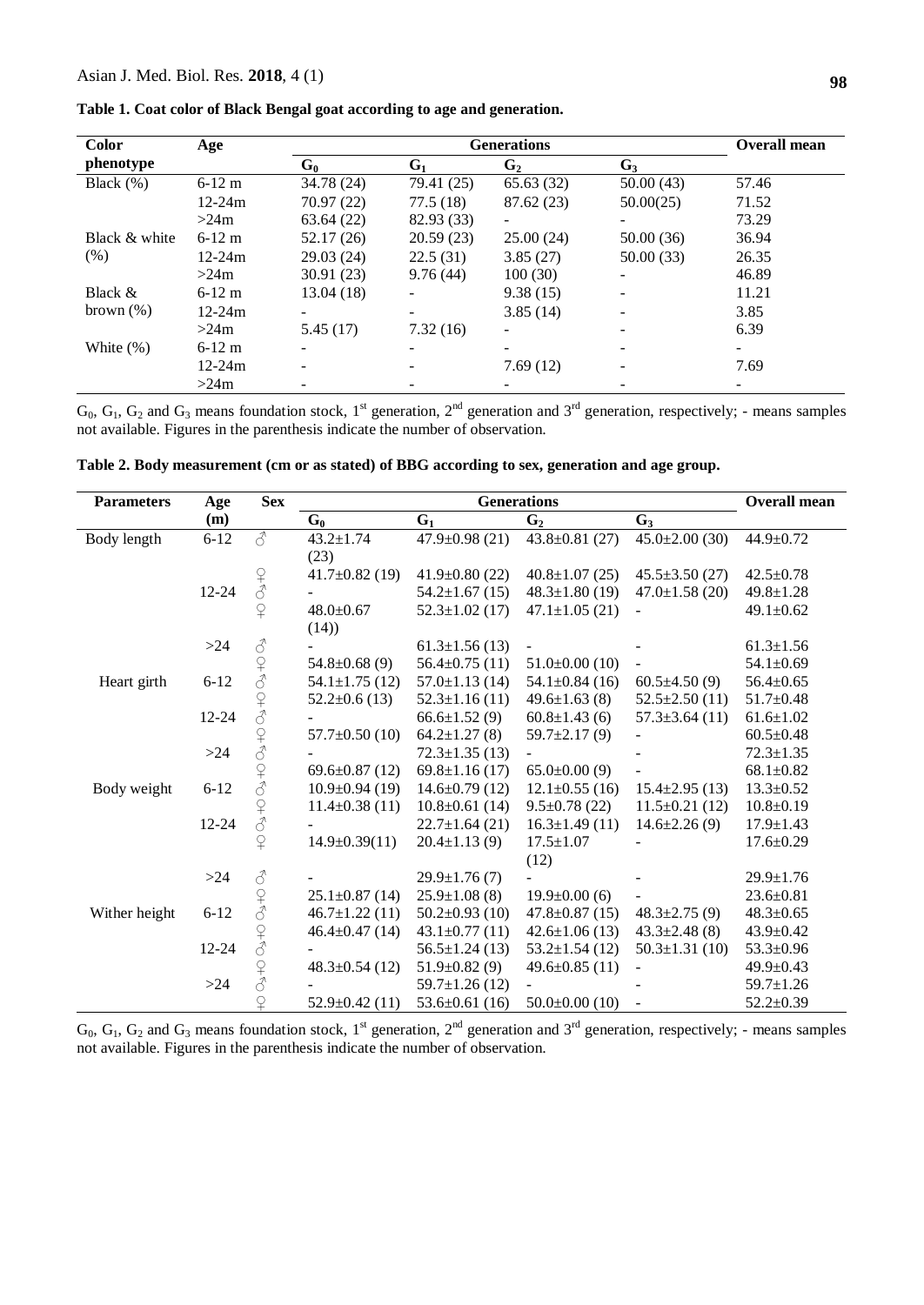| <b>Parameters</b> | Age       | <b>Sex</b> |                      | <b>Overall mean</b>  |                          |                          |                 |
|-------------------|-----------|------------|----------------------|----------------------|--------------------------|--------------------------|-----------------|
|                   | (m)       |            | $G_0$                | $G_1$                | $G_2$                    | $G_3$                    |                 |
| Head length       | $6-12$    | ♂          | $14.5 \pm 0.42$ (12) | $15.3 \pm 0.35$ (14) | $14.5 \pm 0.22$ (21)     | $14.8 \pm 0.25$ (24)     | $14.8 \pm 0.19$ |
|                   |           |            | $14.0\pm0.23(10)$    | $14.0 \pm 0.40(11)$  | $13.4 \pm 0.52$ (12)     | $13.3 \pm 0.75$ (18)     | $13.7 \pm 0.18$ |
|                   | $12 - 24$ |            |                      | $16.3 \pm 0.39$ (13) | $15.8 \pm 0.31(16)$      | $16.1 \pm 0.75$ (14)     | $16.1 \pm 0.26$ |
|                   |           |            | $15.5 \pm 0.26(10)$  | $15.9 \pm 0.29$ (14) | $15.2 \pm 0.33$ (16)     | $\overline{a}$           | $15.5 \pm 0.22$ |
|                   | >24       |            |                      | $17.1 \pm 0.31(11)$  | $\overline{a}$           |                          | $17.1 \pm 0.31$ |
|                   |           |            | $16.9 \pm 0.26(13)$  | $16.6 \pm 0.34(17)$  | $15.0\pm0.00(19)$        | $\overline{a}$           | $16.2 \pm 0.18$ |
| Head breadth      | $6 - 12$  |            | $10.1 \pm 0.33$ (11) | $9.5 \pm 0.19(9)$    | $9.1\pm0.19(15)$         | $9.3 \pm 0.25$ (10)      | $9.5 \pm 0.13$  |
|                   |           |            | $9.0\pm0.19(12)$     | $8.6 \pm 0.14(13)$   | $8.4 \pm 0.20$ (16)      | $8.8 \pm 0.25$ (17)      | $8.7 \pm 0.12$  |
|                   | $12 - 24$ |            | ۰                    | $10.8 \pm 0.40$ (12) | $10.3 \pm 0.42$ (10)     | $9.9 \pm 0.52$ (15)      | $10.3 \pm 0.34$ |
|                   |           |            | $9.8 \pm 0.14(11)$   | $10.7 \pm 0.26$ (13) | $10.3 \pm 0.35$ (10)     | $\overline{a}$           | $10.3 \pm 0.12$ |
|                   | $>24$     |            | -                    | $12.2 \pm 0.33$ (14) | $\overline{\phantom{0}}$ | $\overline{\phantom{0}}$ | $12.2 \pm 0.33$ |
|                   |           |            | $11.2 \pm 0.14$ (11  | $11.4\pm0.19(13)$    | $12.0\pm0.00(9)$         | $\overline{\phantom{a}}$ | $11.5 \pm 0.11$ |

**Table 3. Head measurement (cm) of Black Bengal goat according to sex, generation and age group.**

 $G_0, G_1, G_2$  and  $G_3$  means foundation stock, 1<sup>st</sup> generation, 2<sup>nd</sup> generation and 3<sup>rd</sup> generation, respectively; - means samples not available. Figures in the parenthesis indicate the number of observation.

| <b>Parameters</b> | Age       | <b>Sex</b>         | <b>Generations</b>  |                      |                     |                     | <b>Overall</b>  |
|-------------------|-----------|--------------------|---------------------|----------------------|---------------------|---------------------|-----------------|
|                   | (m)       |                    | $G_0$               | $G_1$                | G <sub>2</sub>      | $G_3$               | mean            |
| Left horn         | $6 - 12$  | ♂                  | $3.8 \pm 0.32$ (12) | $5.9 \pm 0.43$ (14)  | $4.5 \pm 0.27$ (15) | $4.0 \pm 0.00$ (19) | $4.6 \pm 0.23$  |
| length            |           |                    | $3.6\pm0.19(11)$    | $3.6 \pm 0.34(12)$   | $2.8 \pm 0.25$ (14) |                     | $3.3 \pm 0.13$  |
|                   | $12 - 24$ |                    |                     | $8.9 \pm 0.85$ (11)  | $7.4 \pm 0.99$ (10) | $4.9 \pm 1.26$ (13) | $7.1 \pm 0.79$  |
|                   |           |                    | $4.9 \pm 0.34(9)$   | $6.9 \pm 0.36$ (10)  | $6.0\pm0.44(13)$    |                     | $5.9 \pm 0.31$  |
|                   | $>24$     |                    |                     | $12.4 \pm 1.74(12)$  |                     |                     | $12.4 \pm 1.74$ |
|                   |           |                    | $7.5 \pm 0.38$ (11) | $7.8 \pm 0.40$ (13)  | $9.0\pm0.00(16)$    |                     | $8.1 \pm 0.36$  |
| Right horn        | $6 - 12$  |                    | $4.0\pm0.29(12)$    | $6.0\pm0.40(14)$     | $4.6 \pm 0.29$ (15) | $5.2 \pm 0.85$ (19) | $5.0 \pm 0.26$  |
| length            |           |                    | $3.6 \pm 0.25$ (11) | $3.9 \pm 0.40$ (12)  | $2.5 \pm 0.50$ (14) |                     | $3.3 \pm 0.22$  |
|                   | 12-24     |                    |                     | $9.4 \pm 0.86(11)$   | $7.1 \pm 0.92$ (10) | $5.4 \pm 1.60$ (13) | $7.3 \pm 0.76$  |
|                   |           |                    | $5.1 \pm 0.35(9)$   | $6.9 \pm 0.38$ (10)  | $6.1 \pm 0.49$ (13) |                     | $6.0 \pm 0.33$  |
|                   | $>24$     |                    |                     | $13.2 \pm 1.78$ (12) |                     |                     | $13.2 \pm 1.78$ |
|                   |           |                    | $7.3 \pm 0.32$ (11) | $7.5 \pm 0.34(13)$   | $9.0 \pm 0.00$ (16) |                     | $7.9 \pm 0.29$  |
| Left horn         | $6 - 12$  |                    | $4.9 \pm 0.31$ (12) | $6.2 \pm 0.26$ (14)  | $5.3 \pm 0.16$ (15) | $5.5 \pm 0.00$ (19) | $5.5 \pm 0.13$  |
| circumference     |           |                    | $4.5 \pm 0.20$ (11) | $4.4 \pm 0.22$ (12)  | $3.9 \pm 0.10$ (14) |                     | $4.3 \pm 0.08$  |
|                   | 12-24     | そうそうそうちょうこうさん      |                     | $7.3 \pm 0.45$ (11)  | $6.5 \pm 0.58$ (10) | $5.0\pm0.35(13)$    | $6.3 \pm 0.33$  |
|                   |           |                    | $5.1 \pm 0.13(9)$   | $5.6 \pm 0.18$ (10)  | $5.2 \pm 0.19$ (13) |                     | $5.3 \pm 0.12$  |
|                   | >24       |                    |                     | $9.0 \pm 0.57$ (12)  |                     |                     | $9.0 \pm 0.57$  |
|                   |           |                    | $6.1 \pm 0.17(11)$  | $6.3 \pm 0.17$ (13)  | $6.5 \pm 0.00$ (16) |                     | $6.3 \pm 0.15$  |
| Right horn        | $6 - 12$  |                    | $4.9 \pm 0.31(11)$  | $6.3 \pm 0.26$ (14)  | $5.6 \pm 0.19$ (15) | $6.5 \pm 1.00$ (19) | $5.8 + 0.22$    |
| circumference     |           |                    | $4.5 \pm 0.22$ (11) | $4.2 \pm 0.17$ (12)  | $3.5 \pm 0.00$ (14) |                     | $4.1 \pm 0.14$  |
|                   | 12-24     |                    |                     | $7.5 \pm 0.48(11)$   | $6.8 \pm 0.47(10)$  | $5.4 \pm 0.31(13)$  | $6.6 \pm 0.29$  |
|                   |           |                    | $4.9 \pm 0.15(9)$   | $5.8 \pm 0.15$ (10)  | $5.2 \pm 0.23$ (13) |                     | $5.3 \pm 0.13$  |
|                   | $>24$     |                    |                     | $9.7 \pm 0.48$ (12)  |                     |                     | $9.7 \pm 0.48$  |
|                   |           |                    | $6.0 \pm 0.00$ (11) | $6.1 \pm 0.17$ (13)  | $6.0 \pm 0.00$ (16) |                     | $6.0 \pm 0.17$  |
| Horn distance     | $6 - 12$  |                    | $3.6 \pm 0.33$ (11) | $3.2\pm0.16(14)$     | $3.5 \pm 0.13$ (15) | $4.0\pm0.50(19)$    | $3.6 \pm 0.14$  |
|                   |           |                    | $3.4\pm0.16(11)$    | $3.7\pm0.10(12)$     | $3.9 \pm 0.16$ (14) | $3.3 \pm 0.25$ (16) | $3.6 \pm 0.13$  |
|                   | 12-24     |                    |                     | $2.8 \pm 0.14(11)$   | $3.2\pm0.29(10)$    | $4.0\pm0.29(13)$    | $3.3 \pm 0.13$  |
|                   |           | ひょうしょうしょうしょうしょうしょう | $3.3 \pm 0.12$ (9)  | $3.2 \pm 0.07$ (10)  | $3.2\pm0.11(13)$    |                     | $3.2 \pm 0.06$  |
|                   | $>24$     |                    |                     | $2.8 \pm 0.24$ (12)  |                     |                     | $2.8 \pm 0.24$  |
|                   |           | $\varphi$          | $3.2\pm0.07(11)$    | $2.9 \pm 0.09$ (13)  | $3.0\pm0.00$ (16)   |                     | $3.0 \pm 0.06$  |

| Table 4. Horn measurement (cm) of Black Bengal goat according to sex, generation and age group. |  |  |  |  |  |
|-------------------------------------------------------------------------------------------------|--|--|--|--|--|
|-------------------------------------------------------------------------------------------------|--|--|--|--|--|

 $G_0$ ,  $G_1$ ,  $G_2$  and  $G_3$  means foundation stock, 1<sup>st</sup> generation, 2<sup>nd</sup> generation and 3<sup>rd</sup> generation, respectively; - means samples not available.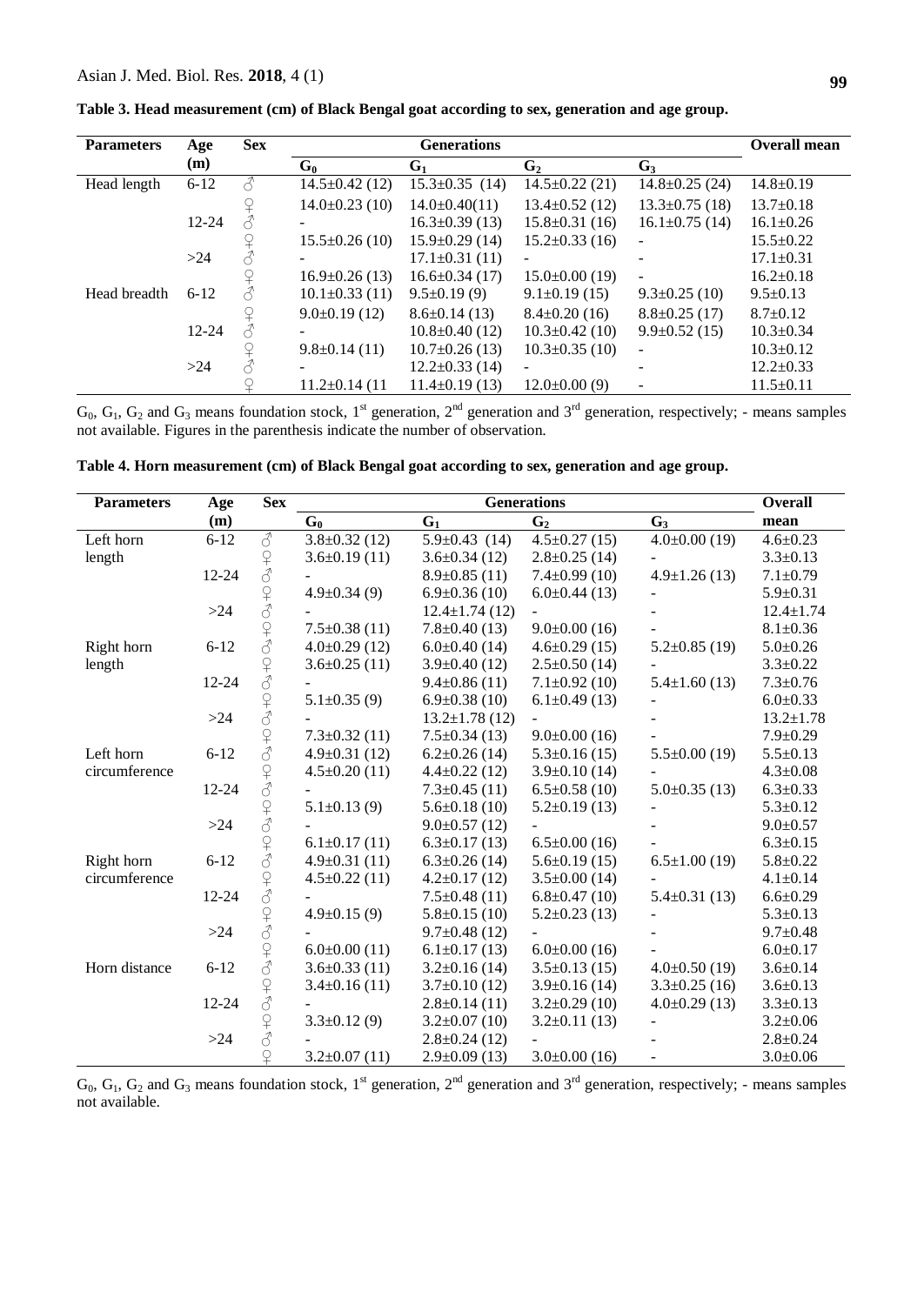|  |  | Table 5. Ear measurement (cm) of Black Bengal goat according to sex, generation and age group. |  |  |  |  |  |  |
|--|--|------------------------------------------------------------------------------------------------|--|--|--|--|--|--|
|--|--|------------------------------------------------------------------------------------------------|--|--|--|--|--|--|

| <b>Parameters</b> | Age       | <b>Sex</b>                                                                                                                                                                                                                                                                                                                                                                                                                                                 |                      | <b>Overall mean</b>  |                      |                          |                 |
|-------------------|-----------|------------------------------------------------------------------------------------------------------------------------------------------------------------------------------------------------------------------------------------------------------------------------------------------------------------------------------------------------------------------------------------------------------------------------------------------------------------|----------------------|----------------------|----------------------|--------------------------|-----------------|
|                   | (m)       |                                                                                                                                                                                                                                                                                                                                                                                                                                                            | $G_0$                | $G_1$                | G <sub>2</sub>       | $G_3$                    |                 |
| Left ear length   | $6 - 12$  | ♂                                                                                                                                                                                                                                                                                                                                                                                                                                                          | $9.7 \pm 0.99(11)$   | $10.1 \pm 0.24$ (14) | $11.0\pm0.18(15)$    | $11.3 \pm 0.25$ (19)     | $10.5 \pm 0.17$ |
|                   |           |                                                                                                                                                                                                                                                                                                                                                                                                                                                            | $11.3 \pm 0.32$ (11) | $10.7 \pm 0.20$ (12) | $10.8 \pm 0.19$ (14) | $11.3 \pm 0.75$ (16)     | $11.0 \pm 0.15$ |
|                   | $12 - 24$ | $\begin{array}{c} \n\text{P} \\ \text{P} \\ \text{P} \\ \text{P} \\ \text{P} \\ \text{P} \\ \text{P} \\ \text{P} \\ \text{P} \\ \text{P} \\ \text{P} \\ \text{P} \\ \text{P} \\ \text{P} \\ \text{P} \\ \text{P} \\ \text{P} \\ \text{P} \\ \text{P} \\ \text{P} \\ \text{P} \\ \text{P} \\ \text{P} \\ \text{P} \\ \text{P} \\ \text{P} \\ \text{P} \\ \text{P} \\ \text{P} \\ \text{P} \\ \text{P} \\ \text{P} \\ \text{P} \\ \text{P} \\ \text{P} \\ \$ |                      | $11.3 \pm 0.22$ (11) | $11.6 \pm 0.23$ (10) | $11.3 \pm 0.52$ (13)     | $11.4 \pm 0.18$ |
|                   |           |                                                                                                                                                                                                                                                                                                                                                                                                                                                            | $11.7\pm0.19(19)$    | $11.6 \pm 0.17(10)$  | $11.1\pm0.29(13)$    |                          | $11.5 \pm 0.16$ |
|                   | >24       | $\begin{array}{c} \n\text{Q} \n\end{array}$                                                                                                                                                                                                                                                                                                                                                                                                                |                      | $10.9 \pm 0.28$ (12) |                      |                          | $10.9 \pm 0.28$ |
|                   |           |                                                                                                                                                                                                                                                                                                                                                                                                                                                            | $12.0\pm0.13(11)$    | $12.0\pm0.14(13)$    | $11.0\pm0.00(16)$    |                          | $11.7 \pm 0.12$ |
| Right ear         | $6 - 12$  |                                                                                                                                                                                                                                                                                                                                                                                                                                                            | $9.6 \pm 0.68(11)$   | $10.9 \pm 0.22$ (14) | $11.0\pm0.18(15)$    | $11.5\pm0.50(19)$        | $10.8 \pm 0.14$ |
| length            |           |                                                                                                                                                                                                                                                                                                                                                                                                                                                            | $11.1 \pm 0.24(11)$  | $10.8 \pm 0.24$ (12) | $11.0\pm0.23(14)$    | $10.8 \pm 0.75$ (16)     | $11.0 \pm 0.19$ |
|                   | 12-24     | $\frac{1}{2}$                                                                                                                                                                                                                                                                                                                                                                                                                                              |                      | $11.6 \pm 0.17(11)$  | $11.7\pm0.21(10)$    | $11.0\pm0.41(13)$        | $11.4 \pm 0.16$ |
|                   |           | $\begin{array}{c} \n\text{Q} \\ \n\text{Q} \end{array}$                                                                                                                                                                                                                                                                                                                                                                                                    | $11.8 \pm 0.19$ (19) | $11.6 \pm 0.19(10)$  | $11.3 \pm 0.21$ (13) | $\overline{\phantom{a}}$ | $11.6 \pm 0.17$ |
|                   | $>24$     |                                                                                                                                                                                                                                                                                                                                                                                                                                                            |                      | $11.1 \pm 0.34(12)$  |                      |                          | $11.1 \pm 0.34$ |
|                   |           |                                                                                                                                                                                                                                                                                                                                                                                                                                                            | $12.0 \pm 0.15(11)$  | $12.0 \pm 0.13$ (13) | $11.0\pm0.00(16)$    |                          | $11.7 \pm 0.12$ |
| Left ear          | $6 - 12$  |                                                                                                                                                                                                                                                                                                                                                                                                                                                            | $4.8 \pm 0.20$ (11)  | $5.4 \pm 0.13$ (14)  | $5.5 \pm 0.08$ (15)  | $5.3 \pm 0.25$ (19)      | $5.3 \pm 0.11$  |
| breadth           |           |                                                                                                                                                                                                                                                                                                                                                                                                                                                            | $5.3 \pm 0.09$ (11)  | $5.2 \pm 0.11$ (12)  | $5.2 \pm 0.15$ (14)  | $5.3 \pm 0.25$ (16)      | $5.3 \pm 0.09$  |
|                   | $12 - 24$ | $\frac{1}{2}$                                                                                                                                                                                                                                                                                                                                                                                                                                              |                      | $5.7\pm0.10(11)$     | $5.8 \pm 0.12$ (10)  | $5.5 \pm 0.29$ (13)      | $5.7 \pm 0.08$  |
|                   |           | $\begin{array}{c} \n\text{Q} \n\end{array}$                                                                                                                                                                                                                                                                                                                                                                                                                | $5.5 \pm 0.09$ (19)  | $5.7\pm0.11(10)$     | $5.5 \pm 0.14(13)$   |                          | $5.6 \pm 0.06$  |
|                   | >24       |                                                                                                                                                                                                                                                                                                                                                                                                                                                            |                      | $5.9\pm0.18(12)$     |                      |                          | $5.9 \pm 0.18$  |
|                   |           | $\begin{array}{c} \n\text{Q} \\ \n\text{Q} \end{array}$                                                                                                                                                                                                                                                                                                                                                                                                    | $5.9 \pm 0.05$ (11)  | $5.9 \pm 0.08$ (13)  | $5.5 \pm 0.00$ (16)  |                          | $5.8 \pm 0.04$  |
| Right ear         | $6 - 12$  |                                                                                                                                                                                                                                                                                                                                                                                                                                                            | $5.0\pm0.32(11)$     | $5.3 \pm 0.11$ (14)  | $5.4 \pm 0.08$ (15)  | $5.3 \pm 0.25$ (19)      | $5.3 \pm 0.06$  |
| breadth           |           | $\begin{array}{c} \n\bigcirc + \bigcirc \\ \n\bigcirc + \bigcirc \n\end{array}$                                                                                                                                                                                                                                                                                                                                                                            | $5.3 \pm 0.09$ (11)  | $5.2 \pm 0.10$ (12)  | $5.2 \pm 0.17$ (14)  | $5.3 \pm 0.25$ (16)      | $5.3 \pm 0.07$  |
|                   | $12 - 24$ |                                                                                                                                                                                                                                                                                                                                                                                                                                                            |                      | $5.7\pm0.09(11)$     | $5.7 \pm 0.17$ (10)  | $5.5 \pm 0.29$ (13)      | $5.6 \pm 0.08$  |
|                   |           | $\begin{array}{c} \n\text{Q} \\ \n\text{Q} \end{array}$                                                                                                                                                                                                                                                                                                                                                                                                    | $5.5 \pm 0.10(19)$   | $5.7\pm0.10(10)$     | $5.6 \pm 0.13$ (13)  |                          | $5.6 \pm 0.09$  |
|                   | $>24$     |                                                                                                                                                                                                                                                                                                                                                                                                                                                            |                      | $5.9 \pm 0.20$ (12)  |                      |                          | $5.9 \pm 0.20$  |
|                   |           | $\mathsf{P}$                                                                                                                                                                                                                                                                                                                                                                                                                                               | $5.9 \pm 0.05$ (11)  | $5.8 \pm 0.08$ (13)  | $5.5 \pm 0.00$ (16)  |                          | $5.7 \pm 0.04$  |

 $G_0$ ,  $G_1$ ,  $G_2$  and  $G_3$  means foundation stock, 1<sup>st</sup> generation, 2<sup>nd</sup> generation and 3<sup>rd</sup> generation, respectively; - means samples not available.

### **3.8. Horn distance**

Horn distance of different ages male and female goats are shown in Table 4. The average horn distance of adult goats ranged from 3 to 4 cm. No available report was found in literature on horn circumference and horn distance in BBG.

#### **3.9. Ear length and breadth**

The left and right ear length and breadth of male and female goats at different age group in different generation are presented in Table 5. Ear length, ear breadth, neck length and neck breadth measurement of BBG are shown in Figure 3. The average ear length of adult (>6 months) male and female goats were 10.5 and 11.0 respectively (range 9.6 to12 cm). Female goats had higher ear length than male goats (Table 5). This result is very close with the result of Chowdhury and Faruqu, 2001 b who reported that the ear length ranges from 11.6 to 13.3 cm in goats of <7 months old age. Acharya, 1982 and Devendra and Burns, 1983 also stated that the ear of BBG is short [13.8 cm (11.5 to14.1 cm)], flat, carried horizontally. They reported that average ear length images from 11.5 to 14.1 with an average of 13.8

#### **3.10. Neck length and breadth**

Neck length and breadth of male and female goats at different age group and generation are shown in Table 6. Average neck length of adult (>24 months) female goats was higher ( $16.6\pm0.34$  cm) than male goats ( $16.3\pm0.50$ cm). But neck breadth was higher in male goats  $(42.4 \pm 1.70 \text{ cm})$  than in female goats  $(29.2 \pm 0.54 \text{ cm})$ . No such report was cited on neck measurement of Black Bengal goats.

#### **3.11. Tail length and breadth**

Tail length and breadth of Black Bengal goats are presented in Table 6. Tail length, tail breadth, leg length, testis length and testis breadth measurement of BBG are shown in Figure 4. Tail length of Black Bengal goats ranged from 8.0 $\pm$ 0.52 to 11.1 $\pm$ 0.43 cm and tail breadth ranged from 2.1 $\pm$ 0.10 to 3.6 $\pm$ 0.43 cm for different age and sex group. Literatures on these measurements are not available to compare with this study.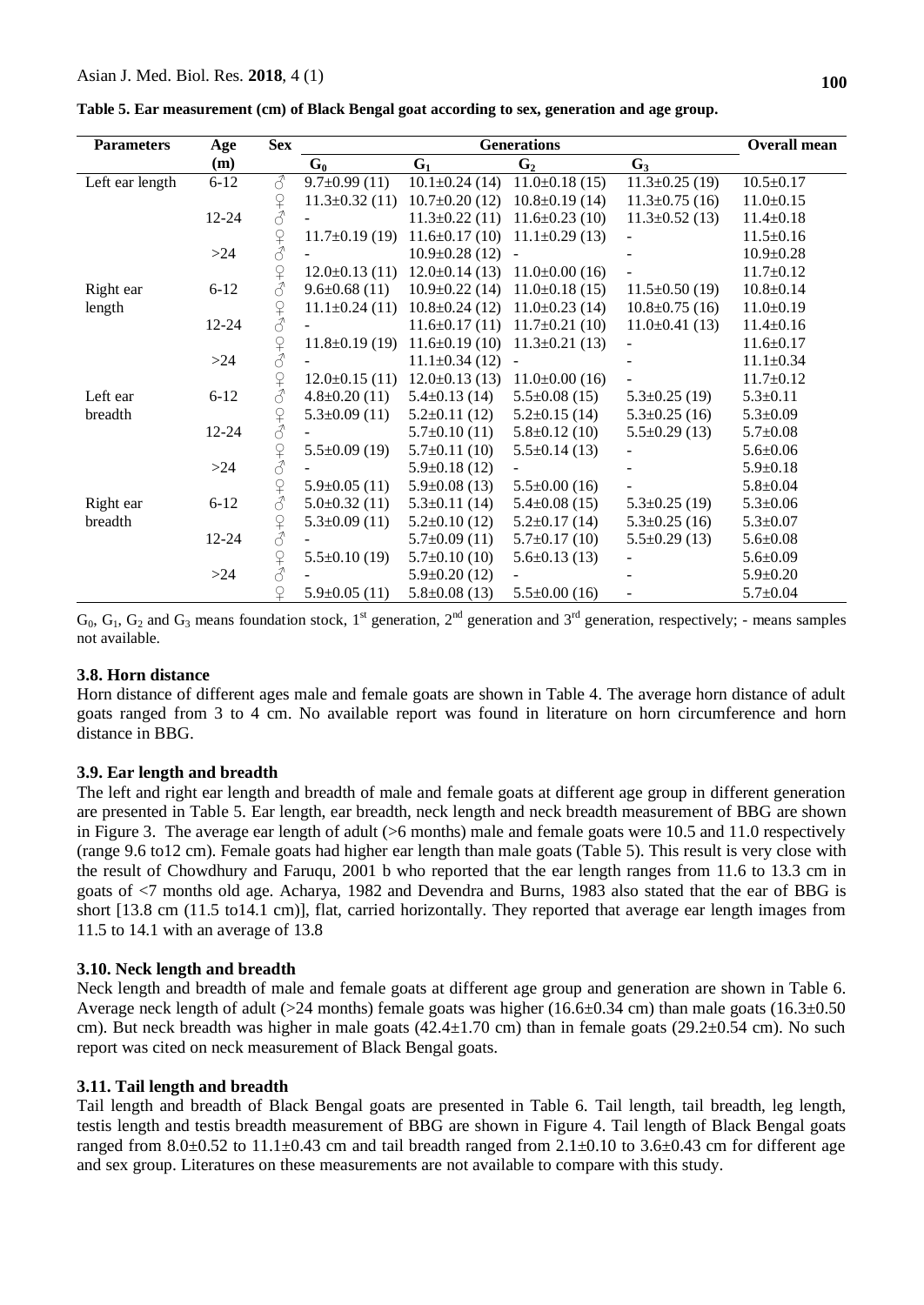

**Figure 1. Different body measurement of BBG: BL=Body Length, HG=Heart Girth and WH= Wither Height**



**Figure 2. Head length, breadth, Horn length, circumference and Horn distance measurement of BBG.**



**Figure 3. Ear length, ear breadth, neck length and neck breadth measurement of BBG.**



**Figure 4. Tail length, tail breadth, leg length, testis length and testis breadth measurement of BBG.**

### **3.12. Leg length**

Fore and hind leg length of male and female goats at different age group in different generations are presented in Table 6. Average male foreleg length in >24 months of age possessed higher (38.2±0.81 cm) than that of female (37.1±0.53 cm). On the other hand, average hind leg length in the same age was higher in male (48.6±0.87 cm) than female goats (43.4±0.35 cm). These results are in agreement with the results of Chowdhury and Faruque, 2001b who reported that fore and hind leg length is higher in males (38.3 to 40.9 cm and 44.1 to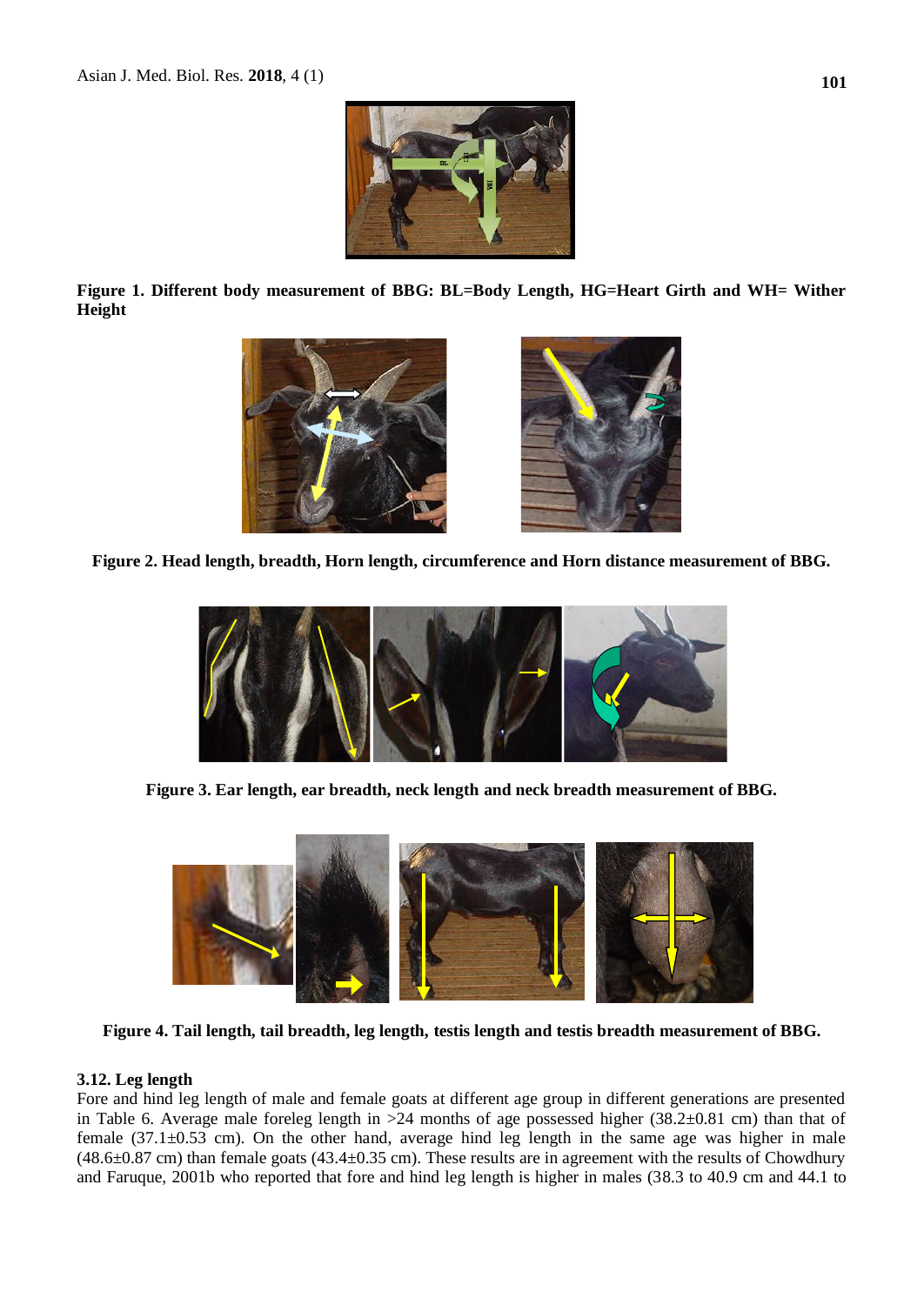46.2 cm, respectively) than in females (37.5 to 42.1 cm and 38.9 to 43.5 cm, respectively). Kibria and Kamal, 1990 also reported that the leg length of BBG ranges from 39.5 to 43.0 cm.

| <b>Parameters</b> | Age      | <b>Sex</b>                                                                        | <b>Generations</b>   |                      |                          |                          | <b>Overall mean</b> |
|-------------------|----------|-----------------------------------------------------------------------------------|----------------------|----------------------|--------------------------|--------------------------|---------------------|
|                   | (m)      |                                                                                   | $G_0$                | G <sub>1</sub>       | G <sub>2</sub>           | $G_3$                    |                     |
| Neck length       | $6 - 12$ | $\mathcal{E}$                                                                     | $13.4 \pm 0.50$ (11) | $14.8 \pm 0.30$ (14) | $13.4 \pm 0.27$ (15)     | $15.0 \pm 2.00$ (19)     | $14.2 \pm 0.24$     |
|                   |          | $\frac{1}{2}$                                                                     | $13.5 \pm 0.44$ (11) | $13.9 \pm 0.40$ (12) | $13.3 \pm 0.45$ (14)     | $14.3 \pm 0.25$ (16)     | $13.8 \pm 0.23$     |
|                   | 12-24    |                                                                                   | $\sim$               | $15.2 \pm 0.30$ (15) | $\blacksquare$           |                          | $15.2 \pm 0.30$     |
|                   |          |                                                                                   | $14.8 \pm 0.30$ (12) | $16.5 \pm 0.34(17)$  | $\overline{\phantom{a}}$ |                          | $15.7 \pm 0.28$     |
|                   | $>24$    |                                                                                   |                      | $16.3 \pm 0.50$ (18) | ÷,                       |                          | $16.3 \pm 0.50$     |
|                   |          |                                                                                   | $16.2 \pm 0.35$ (14) | $16.9 \pm 0.37$ (20) |                          |                          | $16.6 \pm 0.34$     |
| Neck breadth      | $6 - 12$ |                                                                                   | $24.2 \pm 0.73$ (11) | $30.8 \pm 1.18$ (12) | $27.6 \pm 0.85$ (15)     | $31.3 \pm 1.75$ (19)     | $28.5 \pm 0.68$     |
|                   |          |                                                                                   | $22.9 \pm 0.34(11)$  | $22.3 \pm 0.52$ (12) | $21.5 \pm 0.54$ (14)     | $23.5 \pm 0.50$ (16)     | $22.6 \pm 0.32$     |
|                   | 12-24    | $\begin{array}{c} \n\textcircled{\tiny 1} \\ \n\textcircled{\tiny 2} \end{array}$ |                      | $31.3 \pm 1.18$ (15) |                          |                          | $31.3 \pm 1.18$     |
|                   |          |                                                                                   | $24.3 \pm 0.39$ (12) | $27.5 \pm 0.61$ (17) | $\overline{a}$           |                          | $25.9 \pm 0.37$     |
|                   | $>24$    | $\frac{Q}{d}$                                                                     |                      | $42.4 \pm 1.70(18)$  | ÷,                       |                          | $42.4 \pm 1.70$     |
|                   |          |                                                                                   | $28.8 \pm 0.55$ (14) | $29.6 \pm 0.95$ (20) |                          |                          | $29.2 \pm 0.54$     |
| Tail length       | $6 - 12$ |                                                                                   | $8.0\pm0.52(11)$     | $9.5 \pm 0.19$ (12)  | $9.1 \pm 0.25$ (15)      | $9.5 \pm 0.50$ (19)      | $9.0 \pm 0.16$      |
|                   |          |                                                                                   | $8.4 \pm 0.24(11)$   | $8.8 \pm 0.19$ (12)  | $8.4 \pm 0.40$ (14)      | $9.0 \pm 1.00$ (16)      | $8.7 \pm 0.18$      |
|                   | 12-24    | $\frac{1}{2}$                                                                     |                      | $9.4 \pm 0.30$ (14)  | $10.2 \pm 0.35$ (17)     | $11.1\pm0.43(19)$        | $10.2 \pm 0.28$     |
|                   |          | $\overline{S}$                                                                    | $8.9 \pm 0.19$ (12)  | $9.7 \pm 0.30$ (17)  | $9.5 \pm 0.30$ (18)      | $\overline{\phantom{0}}$ | $9.4 \pm 0.18$      |
|                   | $>24$    |                                                                                   |                      | $9.2 \pm 0.30$ (18)  |                          |                          | $9.2 \pm 0.30$      |
|                   |          | $\begin{array}{c} \n\text{Q} \\ \n\text{Q} \end{array}$                           | $9.8 \pm 0.19$ (14)  | $9.5 \pm 0.23$ (20)  | $8.0\pm0.00(22)$         |                          | $9.1 \pm 0.16$      |
| Tail breadth      | $6 - 12$ |                                                                                   | $2.1 \pm 0.10(11)$   | $2.7 \pm 0.08$ (12)  | $2.7 \pm 0.08$ (15)      | $2.8 \pm 0.10$ (19)      | $2.6 \pm 0.06$      |
|                   |          |                                                                                   | $2.9 \pm 0.06(11)$   | $3.1 \pm 0.16$ (12)  | $3.1 \pm 0.18$ (14)      | $3.3 \pm 0.25$ (16)      | $3.1 \pm 0.04$      |
|                   | 12-24    | $O+O$                                                                             |                      | $3.0\pm0.12(14)$     | $2.8 \pm 0.14$ (17)      | $3.6 \pm 0.43$ (19)      | $3.1 \pm 0.11$      |
|                   |          |                                                                                   | $3.0\pm0.07(12)$     | $3.5 \pm 0.11$ (17)  | $3.0\pm0.11(18)$         |                          | $3.2 \pm 0.05$      |
|                   | $>24$    | $Q + 3$                                                                           |                      | $2.9 \pm 0.09$ (18)  |                          |                          | $2.9 \pm 0.09$      |
|                   |          | 240                                                                               | $3.7 \pm 0.09$ (14)  | $3.5 \pm 0.11$ (20)  | $3.0\pm0.00(22)$         |                          | $3.4 \pm 0.07$      |
| Foreleg           | $6 - 12$ |                                                                                   | $31.6 \pm 1.60(11)$  | $34.3 \pm 0.64$ (12) | $32.6 \pm 0.53(15)$      | $35.3 \pm 0.85$ (19)     | $33.5 \pm 0.50$     |
| length            |          |                                                                                   | $33.1 \pm 0.74(11)$  | $32.1 \pm 1.38$ (12) | $30.3 \pm 0.75$ (14)     |                          | $31.8 \pm 0.32$     |
|                   | 12-24    | $\begin{array}{c} \n\bigcirc \\ \n\bigcirc \n\end{array}$                         |                      | $38.2 \pm 0.82$ (17) | $34.9 \pm 0.77(18)$      |                          | $36.6 \pm 0.72$     |
|                   |          |                                                                                   | $33.1 \pm 0.58$ (17) | $38.0 \pm 0.64$ (15) | $34.9 \pm 0.87$ (18)     | $35.3 \pm 0.85$ (20)     | $35.3 \pm 0.57$     |
|                   | $>24$    | $\begin{array}{c} \n\text{Q} \\ \n\text{Q} \end{array}$                           |                      | $38.2 \pm 0.81$ (18) |                          |                          | $38.2 \pm 0.81$     |
|                   |          |                                                                                   | $37.4 \pm 0.55$ (15) | $37.9 \pm 0.71(16)$  | $36.0 \pm 0.00$ (19)     |                          | $37.1 \pm 0.53$     |
| Hind leg          | $6 - 12$ | $\begin{array}{c} \n\text{Q} \n\end{array}$                                       | $38.0 \pm 0.89$ (11) | $42.5 \pm 0.75$ (12) | $39.8 \pm 0.65$ (15)     | $38.5 \pm 2.50$ (19)     | 39.7±0.59           |
| length            |          |                                                                                   | $39.5 \pm 0.61(11)$  | $37.7 \pm 1.11$ (12) | $35.8 \pm 0.99$ (14)     | $35.0 \pm 2.00$ (16)     | $37.0 \pm 0.58$     |
|                   | 12-24    | $\begin{array}{c} \n\text{Q} \n\end{array}$                                       |                      | $47.6 \pm 0.85$ (17) | $45.4 \pm 1.31(18)$      | $43.0 \pm 1.08$ (20)     | $45.3 \pm 0.85$     |
|                   |          | 24                                                                                | $40.4 \pm 0.63$ (15) | $43.8 \pm 0.58$ (16) | $42.2 \pm 0.74(19)$      |                          | $42.1 \pm 0.56$     |
|                   | $>24$    |                                                                                   |                      | $48.6 \pm 0.87$ (18) |                          |                          | $48.6 \pm 0.87$     |
|                   |          | $\mathcal{Q}$                                                                     | $43.8 \pm 0.36(15)$  | $44.5 \pm 0.66$ (16) | $42.0 \pm 0.00(19)$      |                          | $43.4 \pm 0.35$     |

**Table 6. Neck, tail and leg measurement (cm) of Black Bengal goat according to sex, generation and age group.**

 $G_0$ ,  $G_1$ ,  $G_2$  and  $G_3$  means foundation stock, 1<sup>st</sup> generation, 2<sup>nd</sup> generation and 3<sup>rd</sup> generation, respectively; - means samples not available. Figures in the parenthesis indicate the number of observation.

# **3.13. Udder length and breadth**

Udder length and breadth of different age groups of female goats are presented in Table.7. From the Table 7, it appears that average udder length and breadth of BBGs were 7.5±0.24, 11.7±0.44 and 14.3±0.46 and 5.9±0.16, 7.4±0.28 and 7.8±0.23 cm, respectively for age groups 6-12, 12-24 and >24 months of age. No available literature was cited on mammary gland of BBG. Udder length may be varied due to age and hand milking of doe.

# **3.14. Teat length and circumference**

Teat length and circumference of Black Bengal goats in different age group and generation are shown in Table 7. The average teat length of adult goats  $(6-12, 12-24, 12-24, 12-24)$  months of age groups) were  $2.6\pm0.07$ ,  $3.8\pm0.14$ and  $4.9\pm0.15$  cm and circumference were  $3.6\pm0.17$ ,  $5.4\pm0.19$  and  $7.4\pm0.22$  cm respectively for those age groups. Teat length and circumference depends upon age and milking of doe. Literatures are not available to compare for this trait with others.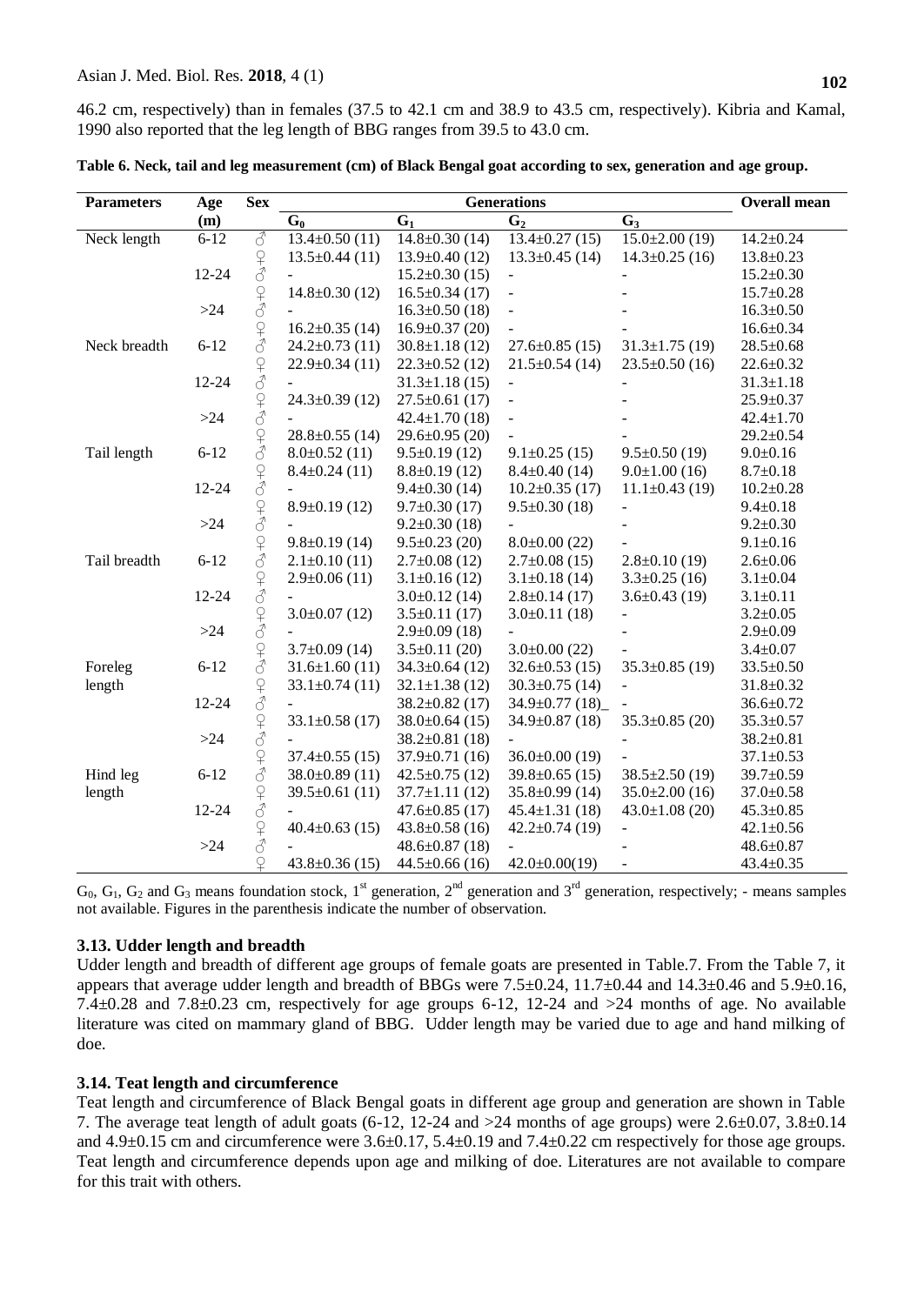#### **3.15. Testis length and breadth**

Testis length and breadth in different age groups of male are presented in Table 7. The average testis length and breadth in adult males were  $9.1 \pm 0.18$ ,  $7.5 \pm 0.48$  and  $9.8 \pm 0.49$  and  $6.8 \pm 0.13$ ,  $5.2 \pm 0.27$  and  $6.3 \pm 0.32$ , cm respectively for 6-12, 12-24 and >24 months of ages groups. There appears to have no more literatures on this trait.

| <b>Parameters</b> | Age       | <b>Sex</b>                                              |                     | <b>Overall mean</b>  |                     |                          |                 |
|-------------------|-----------|---------------------------------------------------------|---------------------|----------------------|---------------------|--------------------------|-----------------|
|                   | (m)       |                                                         | $G_0$               | G <sub>1</sub>       | G <sub>2</sub>      | $G_3$                    |                 |
| Udder length      | $6 - 12$  | $\mathsf{P}$                                            | $9.2 \pm 0.58$ (12) | $8.0\pm0.47(13)$     | $6.4\pm0.39(15)$    | $6.3 \pm 0.25$ (17)      | $7.5 \pm 0.24$  |
|                   | $12 - 24$ | ♀                                                       | $12.2 \pm 0.46(13)$ | $12.1 \pm 0.54(16)$  | $10.7\pm0.63(19)$   |                          | $11.7 \pm 0.44$ |
|                   | >24       | ♀                                                       | $14.0\pm0.48(14)$   | $14.9 \pm 0.58$ (14) | $14.0\pm0.00(16)$   |                          | $14.3 \pm 0.46$ |
| Udder breadth     | $6 - 12$  | $\Omega$                                                | $6.7 \pm 0.34$ (12) | $6.3 \pm 0.39$ (13)  | $5.4 \pm 0.18$ (15) | $5.5 \pm 0.00$ (17)      | $5.9 \pm 0.16$  |
|                   | $12 - 24$ | $\overline{P}$                                          | $8.1 \pm 0.29$ (13) | $7.4 \pm 0.36(16)$   | $6.8 \pm 0.32$ (19) |                          | $7.4 \pm 0.28$  |
|                   | >24       | ¥                                                       | $7.9 \pm 0.25$ (14) | $8.5 \pm 0.37(14)$   | $7.0\pm0.00(16)$    | $\overline{\phantom{0}}$ | $7.8 \pm 0.23$  |
| Teat length       | $6 - 12$  | $\varphi$                                               | $2.9 \pm 0.15$ (12) | $2.8 \pm 0.24$ (13)  | $2.2 \pm 0.08$ (15) | $2.3 \pm 0.25$ (17)      | $2.6 \pm 0.07$  |
|                   | $12 - 24$ | $\hbox{$\widehat{\hspace{-1.25pt}{-}}\hspace{-1.25pt}}$ | $3.4\pm0.15(13)$    | $4.5 \pm 0.40$ (16)  | $3.4\pm0.23(19)$    |                          | $3.8 \pm 0.14$  |
|                   | >24       | ♀                                                       | $4.3 \pm 0.18$ (14) | $4.4 \pm 0.30$ (14)  | $6.0\pm0.00(16)$    |                          | $4.9 \pm 0.15$  |
| Teat              | $6 - 12$  | $\overline{P}$                                          | $4.3 \pm 0.21$ (19) | $3.6 \pm 0.18$ (20)  | $3.1 \pm 0.20$ (21) | $3.5\pm0.50(22)$         | $3.6 \pm 0.17$  |
| circumference     | $12 - 24$ | $\varsigma$                                             | $5.0\pm0.21(17)$    | $6.0\pm0.40(18)$     | $5.1 \pm 0.27$ (19) |                          | $5.4 \pm 0.19$  |
|                   | >24       | ♀                                                       | $6.0\pm0.25(19)$    | $6.3\pm0.38(19)$     | $10.0\pm0.00(18)$   | ÷                        | $7.4 \pm 0.22$  |
| Testis length     | $6 - 12$  |                                                         | $9.1 \pm 0.24$ (22) | $9.4 \pm 0.20$ (23)  | $8.7\pm0.20(24)$    | $9.3 \pm 0.25$ (24)      | $9.1 \pm 0.18$  |
|                   | $12 - 24$ | 8                                                       |                     | $11.0\pm0.74(21)$    | $9.0\pm0.67(23)$    | $2.5 \pm 0.50$ (24)      | $7.5 \pm 0.48$  |
|                   | >24       | $\vec{\mathcal{C}}$                                     |                     | $9.8 \pm 0.49$ (22)  |                     |                          | $9.8 \pm 0.49$  |
| Testis breadth    | $6 - 12$  | $\mathcal{S}$                                           | $6.4 \pm 0.29$ (22) | $6.7\pm0.17(23)$     | $6.5 \pm 0.16(24)$  | $7.5 \pm 0.00$ (24)      | $6.8 \pm 0.13$  |
|                   | 12-24     | $\mathcal{E}$                                           |                     | $6.8 \pm 0.29$ (21)  | $6.3 \pm 0.44$ (23) | $2.5 \pm 0.50$ (24)      | $5.2 \pm 0.27$  |
|                   | >24       |                                                         |                     | $6.3 \pm 0.32$ (22)  |                     |                          | $6.3 \pm 0.32$  |

**Table 7. Udder, teat and testes measurement (cm) of Black Bengal goat according to generation and age group.**

 $G_0$ ,  $G_1$ ,  $G_2$  and  $G_3$  means foundation stock, 1<sup>st</sup> generation, 2<sup>nd</sup> generation and 3<sup>rd</sup> generation, respectively; - means samples not available. Figures in the parenthesis indicate the number of observation.

#### **4. Conclusions**

The results on different morphometric measurements obtained in this study showing that most of the parameters in male are higher than those in females and it increases linearly with increasing ages.

#### **Conflict of interest**

None to declare.

#### **References**

- Acharya RM, 1982. Goat breeds. In: Sheep and goat breeds of India. FAO Animal Production and Health Paper 30. Food and Agriculture Organization of the United Nations, Rome, Italy. pp. 51-58.
- Bhattacharya B, TK Ghosh, R Duttahupta and DN Maitra, 1984. Estimation of body weight in Black Bengal goats from body measurements. Indian Vet. J., 61: 406-408.
- Chowdhury SA and S Faruque, 2001a. Improvement of Black Bengal goat through Selective Breeding. Bangladesh Livestock Research Institute, Savar and Bangladesh Agricultural Research Council, Farmgate, Dhaka, Bangladesh. pp.16-17.
- Chowdhury SA and S Faruque, 2001b. Report on Improvement of Black Bengal goat through selective breeding. Bangladesh Livestock Research Institute, Savar, Dhaka, Bangladesh. pp.1-62..
- Chowdhury SA, 2002. Goat: Our Natural Resource and Development Opportunities. Proceedings of the workshop on Poverty Alleviation Through Goat Production: National Program. Bangladesh Livestock Research Institute, Savar, Dhaka, Bangladesh. pp. 1-51.
- Devendra C and Burns M, 1983 .Goats Production in the Tropics ( Revised edn.). Tecl Comm., Bureaux of Animal Breeding and Genetics, Commonwealth Agricultural Bereaux*,* England ,pp. 183.
- Husain SS, 1993. A Study on the productive performance and genetic potentials of Black Bengal goats. PhD thesis, Department of Animal Breeding and Genetics, Bangladesh Agricultural University, Mymensingh, Bangladesh. pp.1-178.